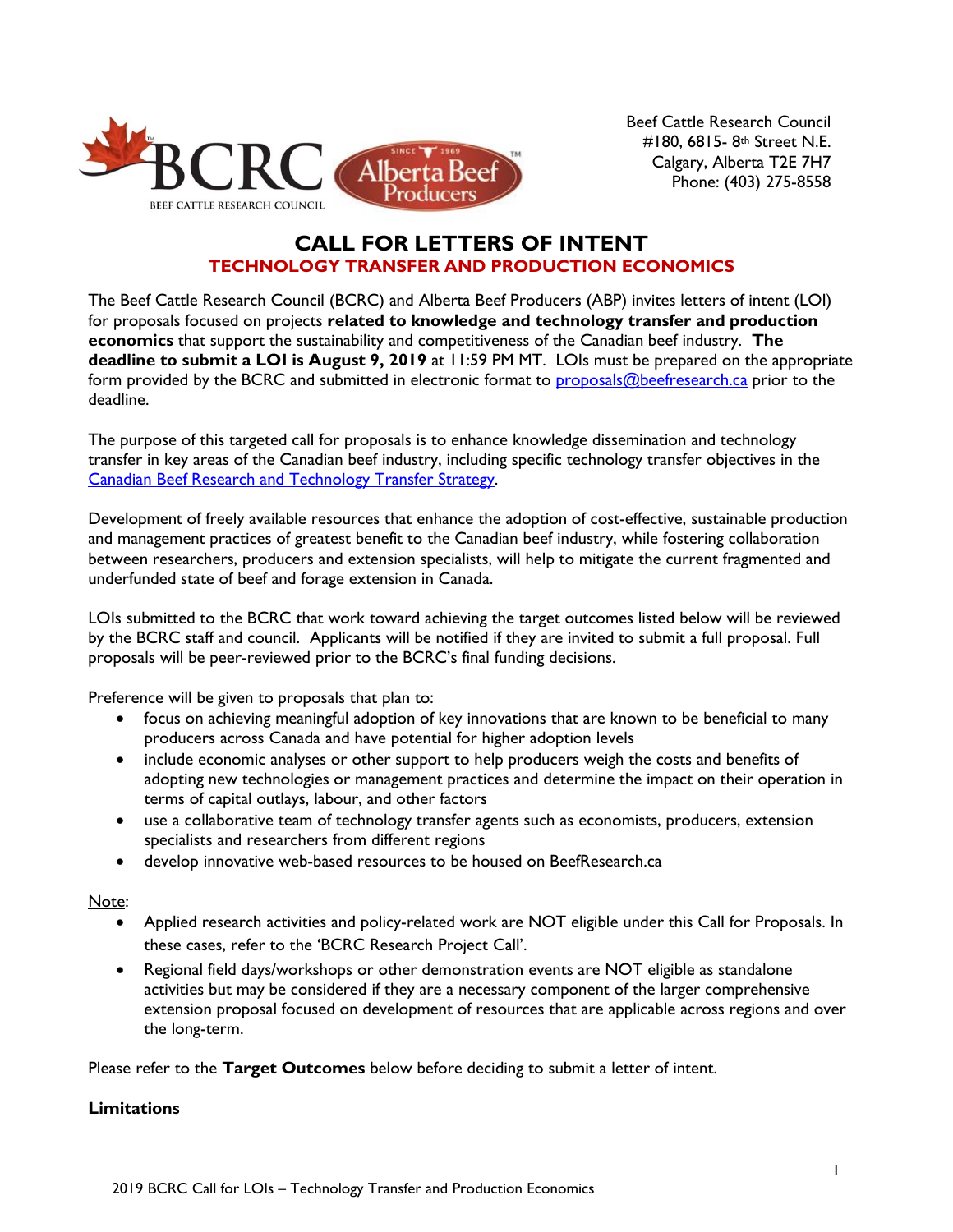Projects may be up to 3 years in duration, with a maximum BCRC contribution of \$50,000 per project, regardless of project duration.

The BCRC will provide a maximum of 50% of the project budget, but those projects where applicants demonstrate BCRC funds would be leveraged on a 1:2 or a 1:3 basis will be viewed more favorably. Letters of intent must clearly identify other potential funders and the stage at which they have been or will be approached to support the proposed project.

# **Target Outcomes**

- Develop an on-farm decision making tool to identify which recommended known beneficial practices will produce the most economically optimal cow reproductive rates, momentum and longevity, which may include consideration of:
	- o breeding season that is less than 63 days, breeding heifers two weeks before cows, and managing heifers separately from cows during the winter
	- o nutritional management including mineral supplementation or different winter-feeding rations for different types of cattle and body condition
- Enhance understanding of and compliance with the requirements and recommendations in *The Code of Practice for the Care and Handling of Beef Cattle*, such as:
	- o avoiding and minimizing acute and chronic pain
	- o minimizing stress during weaning
	- o optimizing transportation decisions to prevent injury and stress
	- o using accurate assessments to inform timely euthanasia decisions
	- o confirming death immediately after euthanization
- Improve understanding of the economics and practicality of alternative management practices that reduce the need to use medically important antibiotics
- Enhance producers' proactivity in working with their veterinarian to adopt management practices that:
	- o help reduce the need to use medically important antimicrobials,
	- o encourage the responsible use of antimicrobials when needed, and
	- o contribute to informed antimicrobial use decisions that lead to effective treatment, support animal welfare, and reduce the risk of resistance development
- Increase adoption of beneficial management practices that improve or maintain optimal herd health including a focus on:
	- o improved vaccination rates, or
	- o reduced calf death loss (due to causes including pulmonary and respiratory diseases, dystocia, and scours)
- Improve management practices in tame or native pasture stands or when growing stored forage to optimize forage and beef production (e.g., establishment, fertilization, weed control and grazing management or harvesting techniques) with the highest and longest lasting return on investment while supporting responsible environmental stewardship. Emphasis on applicability in British Columbia, Central and Atlantic Canada is preferred.
- Encourage adoption of management practices to lengthen the grazing season and reduce winter feed costs, while meeting animal requirements, with a focus on evaluation of resources available throughout the year and modification of grazing systems (i.e., proper season of use of forage species, pasture rotations, etc.)
- Improve the success rate and utilization of forage rejuvenation techniques
- Increase the adoption of soil or water quality testing and utilization of test results in production decisions
- Estimate the cost of common production limiting diseases affecting Canadian beef cattle (e.g., bovine respiratory disease, scours, Johne's disease)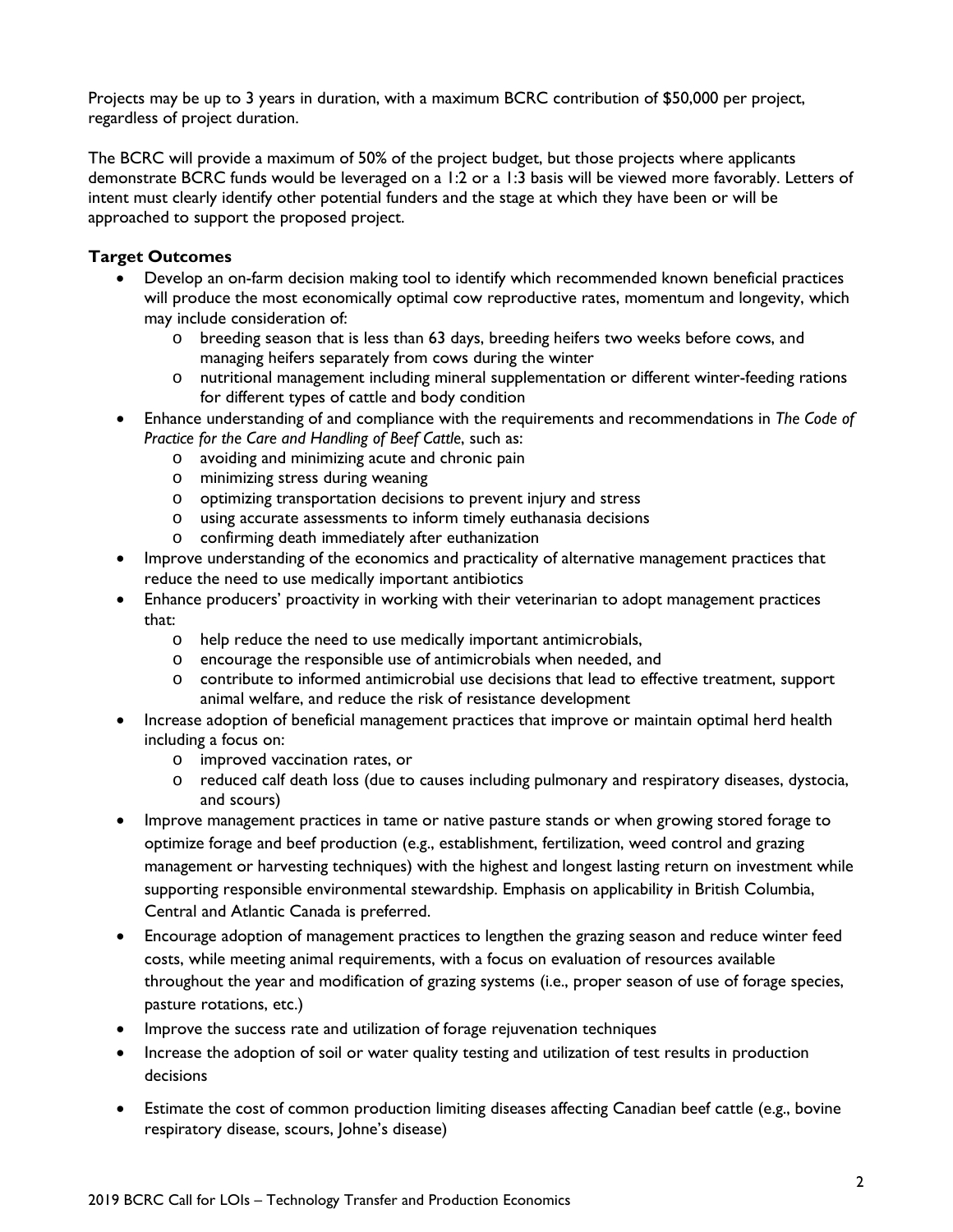- Validate and/or refine existing extension tools or best practice recommendations (evaluate and challenge or confirm common 'rules of thumb') (i.e., should heifers be bred four to six weeks before cows as compared to the common 'rule of thumb' of two weeks prior?)
- Enhance producer education to improve feed efficiency through management techniques to the point of highest profitability while responsibly maintaining animal welfare and environmental stewardship

# **Instructions and Guidelines**

### **Project Timeframe**

Projects up to three years in length may be submitted, but preference will be given for projects that are one or two years, or shorter, in duration unless the need for a longer timeframe can be demonstrated.

#### **Policy to prevent duplication**

The BCRC regularly communicates with other funding bodies. When a team that has submitted a letter of intent or proposal to the BCRC also submits similarly titled proposals to other beef research or extension funders, the BCRC is willing to share its proposals and associated peer reviews. The purpose of this policy is to improve communication and coordination of priorities among funders, minimize duplication of effort, and ensure the most strategic and efficient use of beef and extension research funds.

#### **Who is eligible to apply?**

Any individual or organization (academic institution, private industry, government or not-for-profit/nongovernment organization) with the ability and/or a track record of success in carrying out extension projects in areas relevant to the Canadian beef industry is eligible to apply.

#### **Budget**

Equipment – Details must be provided around proposed equipment purchases, as all equipment purchases greater than \$5,000 must be preapproved.

Overhead – Administration costs up to 5% are eligible.

#### **Additional Funding**

The BCRC will provide a maximum of 50% of the project budget. Indicate all sources and amounts of additional funding for the proposed project, including both in-kind and cash, specifying whether each source will be applied for, has been applied for, or has been confirmed.

In-kind contributions will be considered up to a maximum of 10% of the total proposed project budget. In-kind contribution means the fair market value attributed to eligible costs of goods and/or services required to complete the project that are provided by the recipient, or other project supporters (governments and/or industry supporters, partners or association members).

Verification of other funding must be provided. BCRC funds will not be released until confirmation of funds from other sources is received in writing.

#### **Letters of Support**

The BCRC does not require or read letters of support.

#### **Documentation submitted after the deadline for project proposals**

Once a project proposal has been submitted, the BCRC may request any missing or additional documentation. No unsolicited documentation is permitted after the deadline date for the receipt of project proposals.